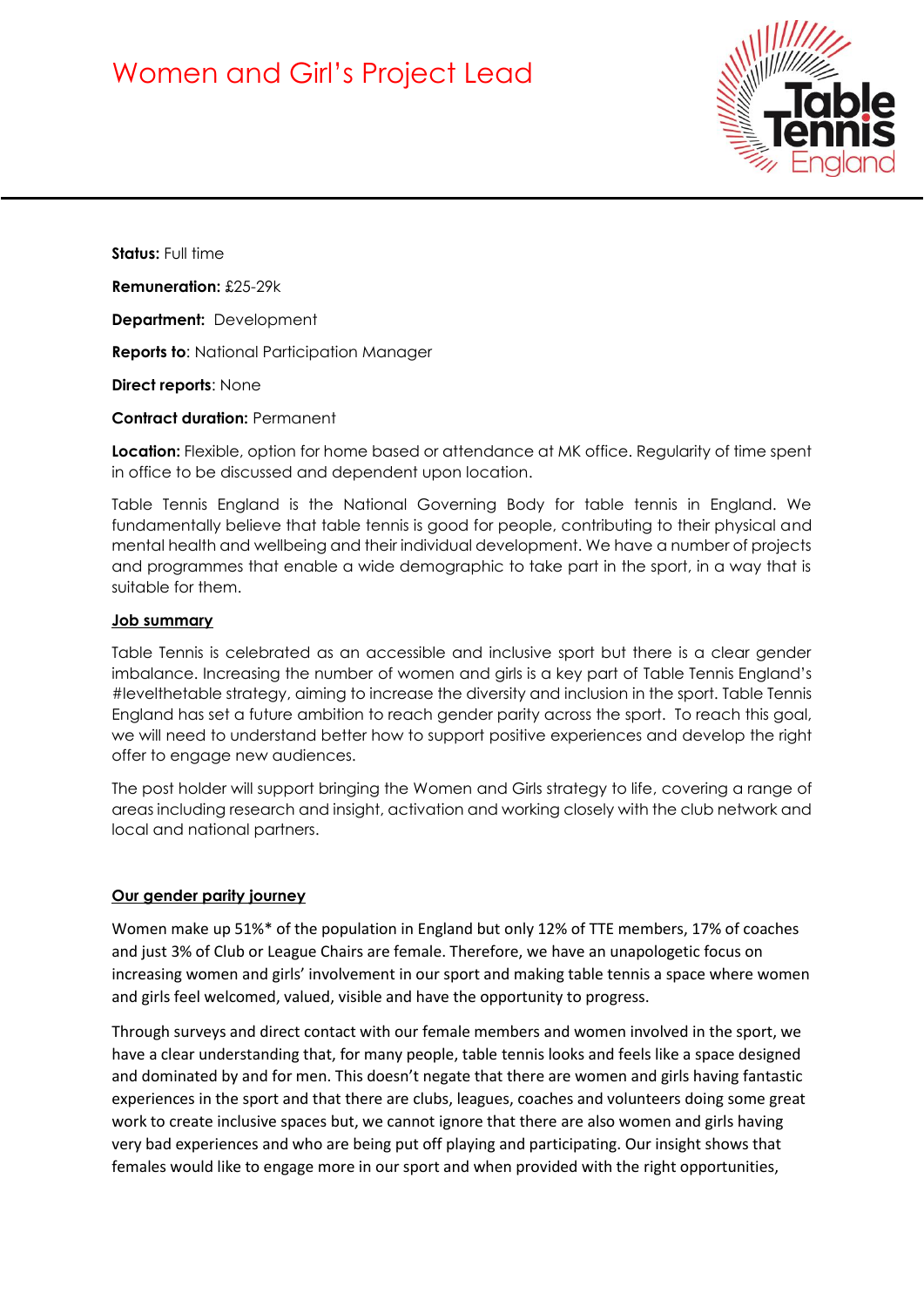# Women and Girl's Project Lead



they do! So gender parity is not only important for our inclusivity agenda, but for the growth, development and future of our sport too.

Our commitment to women and girls does not mean that male participation becomes less important - we will continue to work hard to develop opportunities for men and boys too, but we must acknowledge the disparity that exists. We are therefore wholeheartedly committed to **#LevelTheTable** for women and girls and, going forwards, a much higher percentage of our time, funding and energy will be directed towards increasing opportunities for women and girls in our sport.

Whilst Women and Girls are one part of the Level the Table strategy; there is so much diversity and segmentation opportunity within this group which we will explore and address as part of working towards our long term vision of gender parity.

By intentionally removing barriers and providing more opportunities for Women and girls, this will be a catalyst for growth and a much wider beneficial impact felt in all areas across the sport, contributing to the strategic goals in the Level the Table strategy.

### **Key responsibilities**

- Support with the delivering of the Women and Girls strategy which includes:
	- Increasing the opportunities for women and girls to play table tennis
	- Increase the number of females only sessions being delivered through our existing programmes
	- Contribute to research and campaigns to support raising the profile of women and girls in the sport

- Support the Coach and Education team to increase the number of women coaches, activators and tutors

- Understand the barriers that women and girls are facing in the sport and be able to communicate suitable solutions to delivery partners
- Support the administration of Women and Girls projects that are funded by Table Tennis England
- Lead on the Targeted club projects including administration, ongoing support and data collection
- Support with monitoring and evaluation of women and girls projects, case studies, insight guides and toolkits
- Lead on the day to day running of an online community for women and girls
- Work closely with the National Participation lead and Diversity and Inclusion lead to support embedding the women and girls work across the organisation
- Support the review of programmes and projects to be inclusive and accessible to women and girls
- Work closely with other key staff members on Targeted intervention projects focusing specifically on engaging :
	- U11 girls
	- East Asian Women
	- Disabled and those at risk/that have long term health conditions